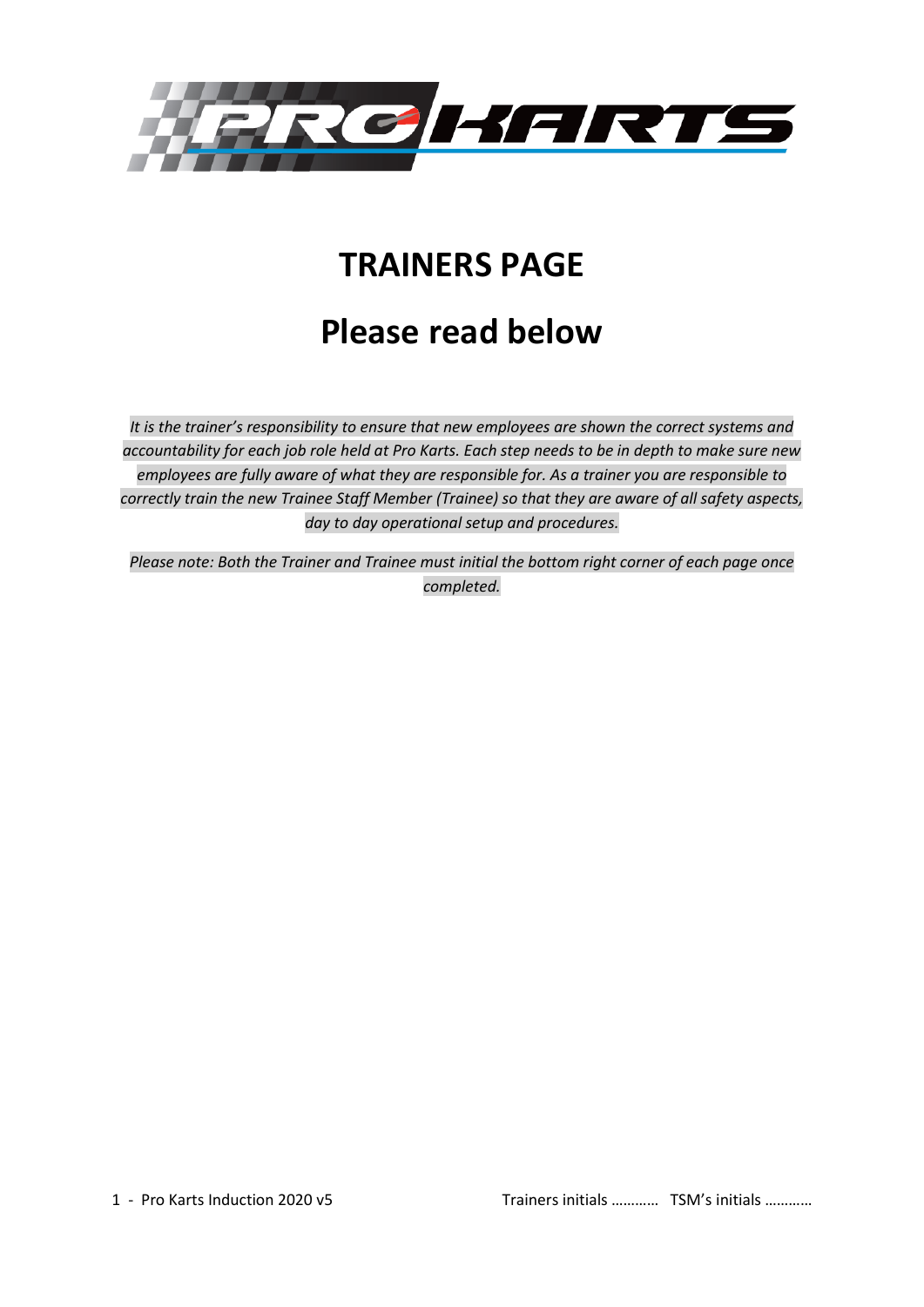

# **New Staff Basic Training and Induction**

**This induction form is for the trainer working on behalf of the Health & Safety and Job Roles of FKR Ltd, trading as Pro Karts.**

*1.* **DEPUTY-** Deputy is an app we use for our roster system. Deputy sends a weekly roster to you **via txt, app notification and email** to ensure you receive your hours. On the app you **sign in** and **sign out** if you are rostered on that day. The app is location based so for security. You need to be onsite to enable you to sign in and out. The app is also used for **leave requests.**  Leave needs to be submitted through the app, **not by any other means.** Once leave has been approved by management, the app will not let us roster you on a/the day/s you have

requested to have off.

- *a. Leave requests – You must give a minimum of 3 week's notice when requesting leave.*
- *b. Breaks- every staff member is entitled to a break after every 2 hours you work. After your first 2-hour segment you are eligible for a 10-minute "paid break". After 4 hours you are entitled to a 30 minute "unpaid break", and then again after 6 hours you are again entitled to a second 10 minute "paid break". This break cycle then restarts if you work more than 8 hours.*

*Please Note: that you must work at least two hours before taking a break unless given permission by a member of management. Do not forget if you are taking a 30 minute break to "End Break" once 30 minutes has finished. It is your responsibility to manage your own breaks.*

- *c. Start times – You must be at onsite at work and ready to work by your required start time. Ready to work means, you are onsite. Your personal property is put away. You are equipped with a radio and a hi vis and you are at your rostered location, ready to go.*
- *d. Shifts- Your shift start time may change on some occasions. (You will be notified on Deputy or Workplace if this happens)*
- *e. Shift finish times – Are only an approximate time. Some shifts may finish earlier than displayed. Most shifts will finish after the displayed finish time (usually 30 to 60 minutes).*

Please show the Trainee how to submit a leave request on their birthday. As a Pro Karts staff reward, staff do not have to work on their birthday! Please note: This is conditional that they have submitted their birthday leave request at least 3 weeks prior.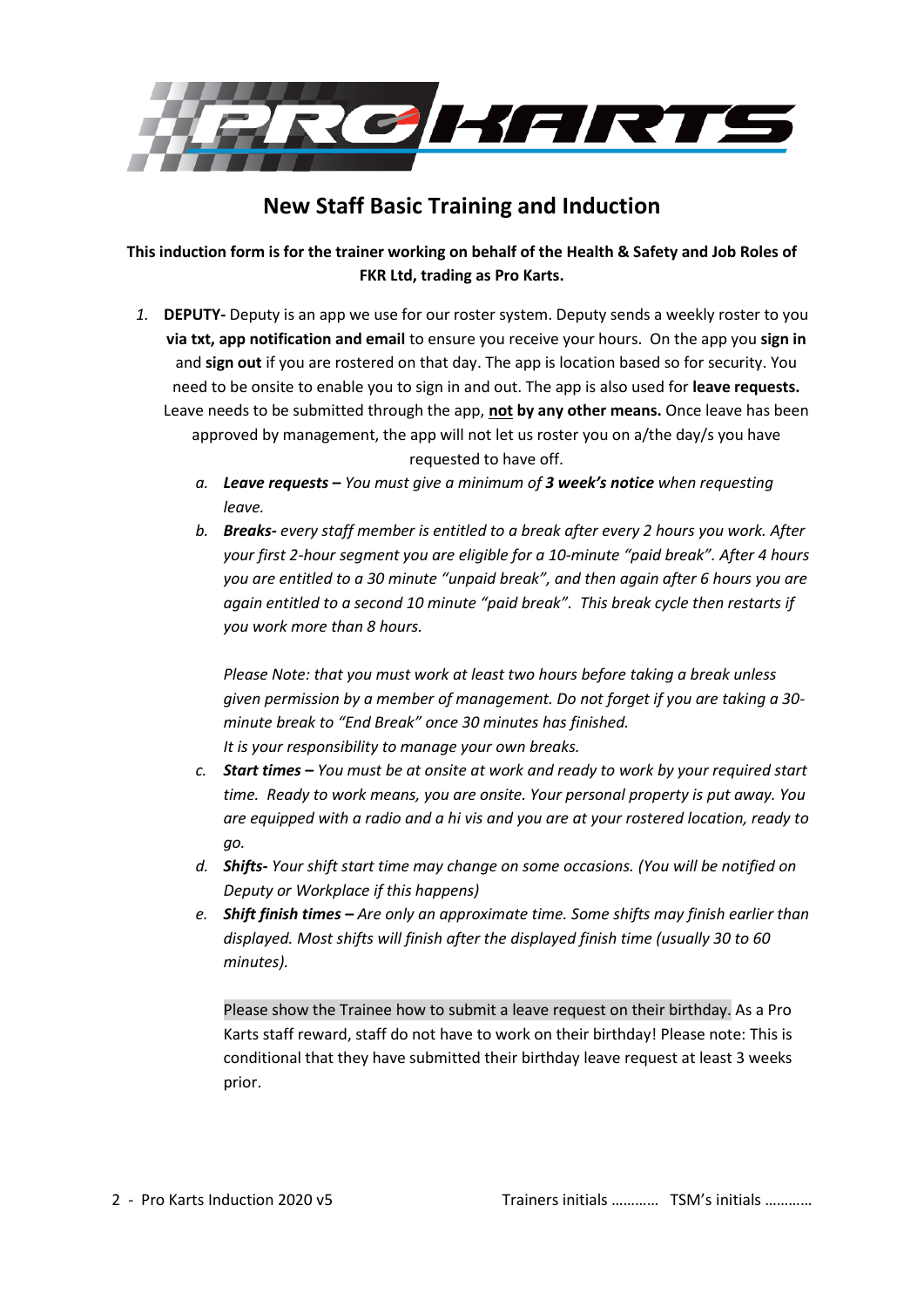

- *2.* **PKRacer -** We have an online staff website/portal which contain load of training videos, manuals, daily forms, PDF's, and our Faulty Equipment online report form. There is a lot of information on there to assist you with you training and learning as well as day to day processes.
	- ➢ You can find "PKRacer" by searching it on google or at <https://www.prokartsandprobounce.com/> ➢ **Please give the Trainee a full run through of PKracer**9:40 AM  $\n 700\%$  $\blacksquare$  2 degrees  $\widehat{\mathcal{P}}$ **≙** prokartsandprobounce.com **WROHARTS BOUNDES** PROGUATION **Staff Page - menu Karts Trampoline Park Laser Tag Workshop**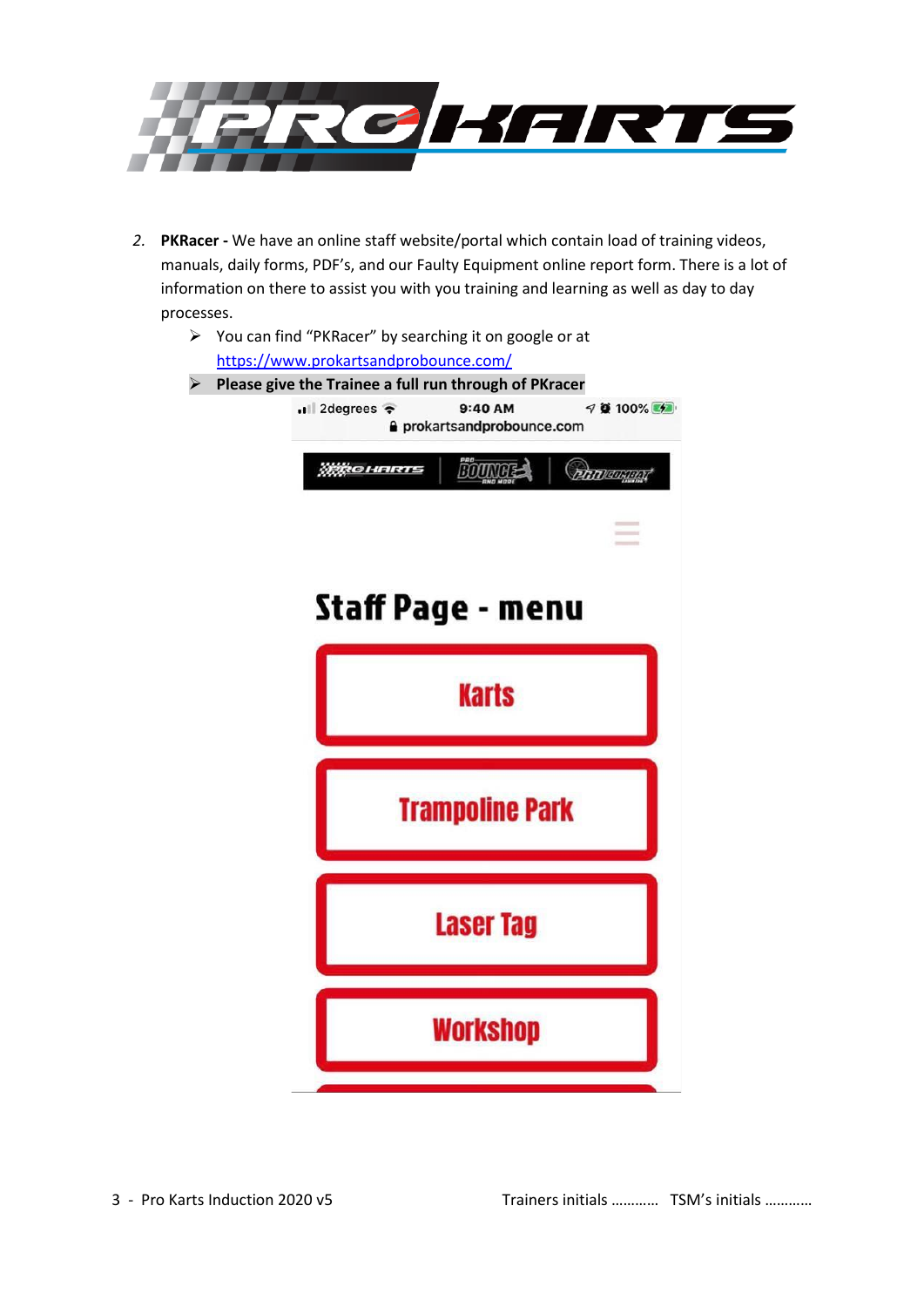

*3.* **Reporting a faulty kart or equipment –** We have an online form linked to PKRacer for reporting anything and everything on a daily basis.

*Here's some of the things you can report:*

- ➢ *Faulty Karts*
- ➢ *Faults or Issues at the Trampoline Park*
- ➢ *Faulty equipment or issues at Laser Tag*
- ➢ *Stuff we are low on in stock E.g. Toilet rolls*
- ➢ *Hazards and/or Risks*
- ➢ *Changes/Amendments needs on forms*
- ➢ *New Training videos/manuals*
- ➢ *Pricing or Product error on our website or in ClubSpeed POS*

*Please show the Trainee how to report a new faults or parts & equipment orders as well as everything else you can ask for or reporting on this form.*

- *4.* **Pay Day –** Pay is every second Wednesday. If you submit your hours incorrectly, please message Nick immediately on the Work Chat app and he will amend it. Please make sure you have filled out our online New Employee information form at [https://www.prokartsandprobounce.com/new-employees.](https://www.prokartsandprobounce.com/new-employees?fbclid=IwAR0YsO6weBmAu80iOc8Rk8M5rHfnLVaWHTc7Q3nt24WwNZu4imZ6dL16mXE) If you have not completed the new employee form you will not be paid until he form is completed.
- *5.* **Staff Discounts –** We have some staff discount options available to our team.
	- *a. All current staff of Pro Karts get 25% off all food and drinks (excludes combos)*
	- *b. 50% off for themselves at either the Trampoline Park, Go Karts or Laser Tag (excludes combos)*
	- *c. 50% off for themselves, partner and their children at either the Trampoline Park, Go Karts or Laser Tag (excludes combos)*
	- *d. We are also currently working on a staff discount card which will apply at businesses around Nelson, we now have a deal setup with Burger Culture where you will receive 20% off your purchase.*
	- *e. We will also give staff small discounts off events where we can E.g. IORK, CKT etc. The above discount rates do not apply to events.*
	- *f. Staff discounts are a privilege and not a right. Any disrespect to this privilege or to equipment, rules or property while using your privilege may result in the loss of all privileges.*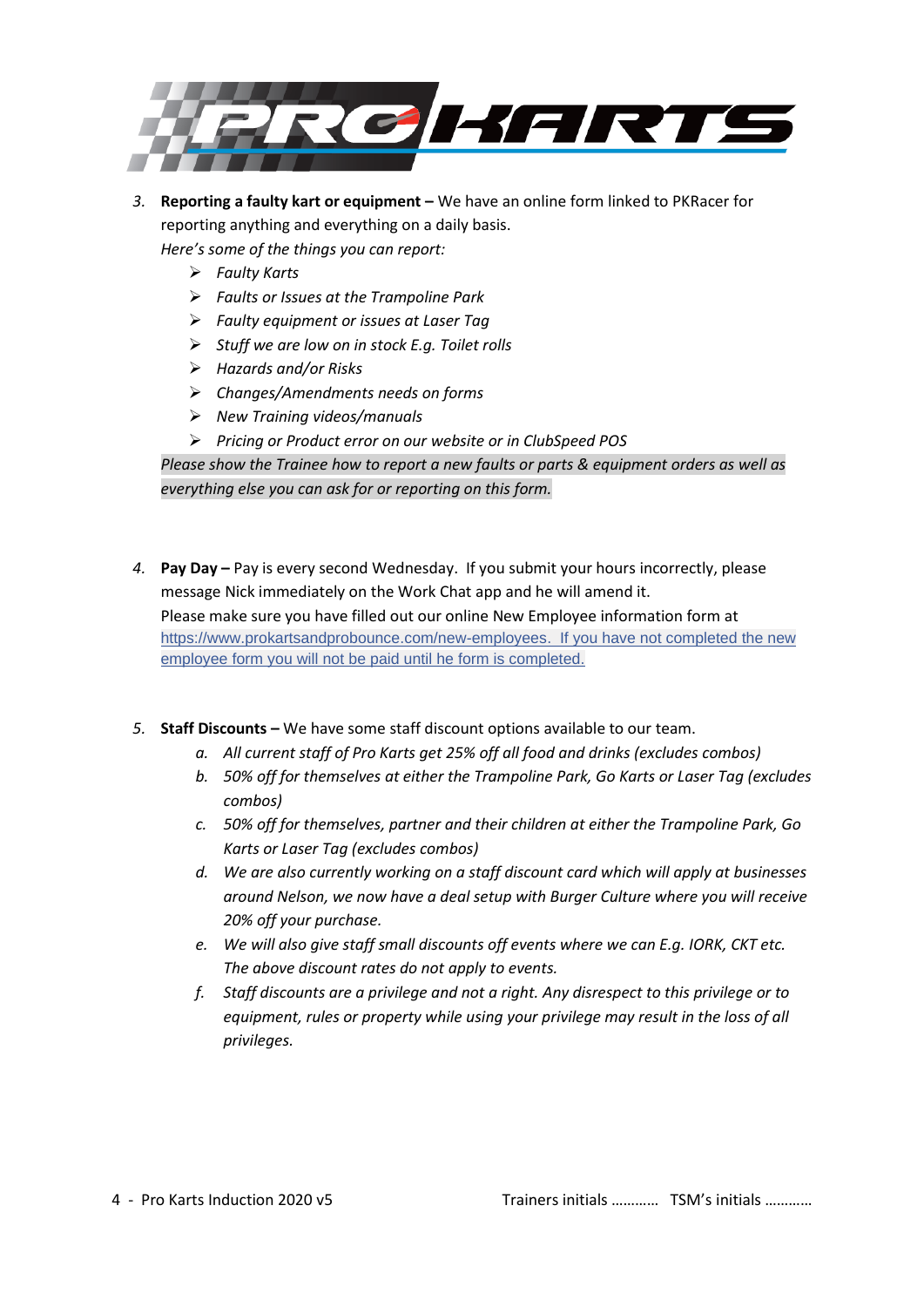

*6.* **Opening up-** At the start of the day each job role has different responsibilities. **Before we are open, each staff member must complete their start of day safety/opening check list**, this is to make sure everything is safe to use for the staff and public before we start to operate!

- *a. Driving instructors and Track Marshals are responsible for safety checks on karts.*
- *b. Counter staff are responsible for making sure the tills are ready, computers are on, price screens are going, disclaimer iPads are on and app locks are on, lap timing is going.*
- *c. Trampoline staff are responsible for making sure tramps are dry, air bag is inflated and safe to use, the emergency exit is unlocked, safety pads are all in the correct location.*
- *d. Laser tag staff are responsible for making sure the field is safe to play in, pick up rubbish left behind in the field and making sure no trees or branches are unsafe for the public. The wind is not too strong, if the wind is high there maybe risk of tree branches breaking.*
- ➢ *Each checklist can be found at* [https://www.prokartsandprobounce.com/staff-only](https://www.prokartsandprobounce.com/staff-only?fbclid=IwAR0Xd0k6X93ErtjKdUuFOX3stWLXhIyAMr9CYc_baej9gtb9m_pwpbB-ypE) *[then select](https://www.prokartsandprobounce.com/staff-only%20then%20select%20the%20location/role%20you%20are%20working%20E.g)  [the location/role you are working E.g.](https://www.prokartsandprobounce.com/staff-only%20then%20select%20the%20location/role%20you%20are%20working%20E.g) Trampoline Park (see the screenshot on the next page) the forms can also usually be found on the top tab on "Google Chrome" on most staff computers. Each form needs to be submitted before operating any equipment. Unless that area is not being used.*
- *7.* **Daily setup -** How to open each area
	- a. Trampoline Park
		- *i. Turn on the airbag pump*
		- *ii. Put first aid kit out every day*
		- *iii. Unlock both Trampoline areas everyday*
		- *iv. Unlock the fire exit in the Trampoline Park*
		- *v. Check the Airbag has fully inflated*
		- *vi. Put out Trampoline Park umbrellas*
	- b. Karts
		- *i. Safety check and then get all the karts out*
		- *ii. Put cones out in pit area and track*
		- *iii. Put signs on track viewing podium*
		- *iv. Get the track Fire Extinguisher out*
		- *v. Check iPads and Dehaardt gear is charged & working*
		- *vi. Test your radio*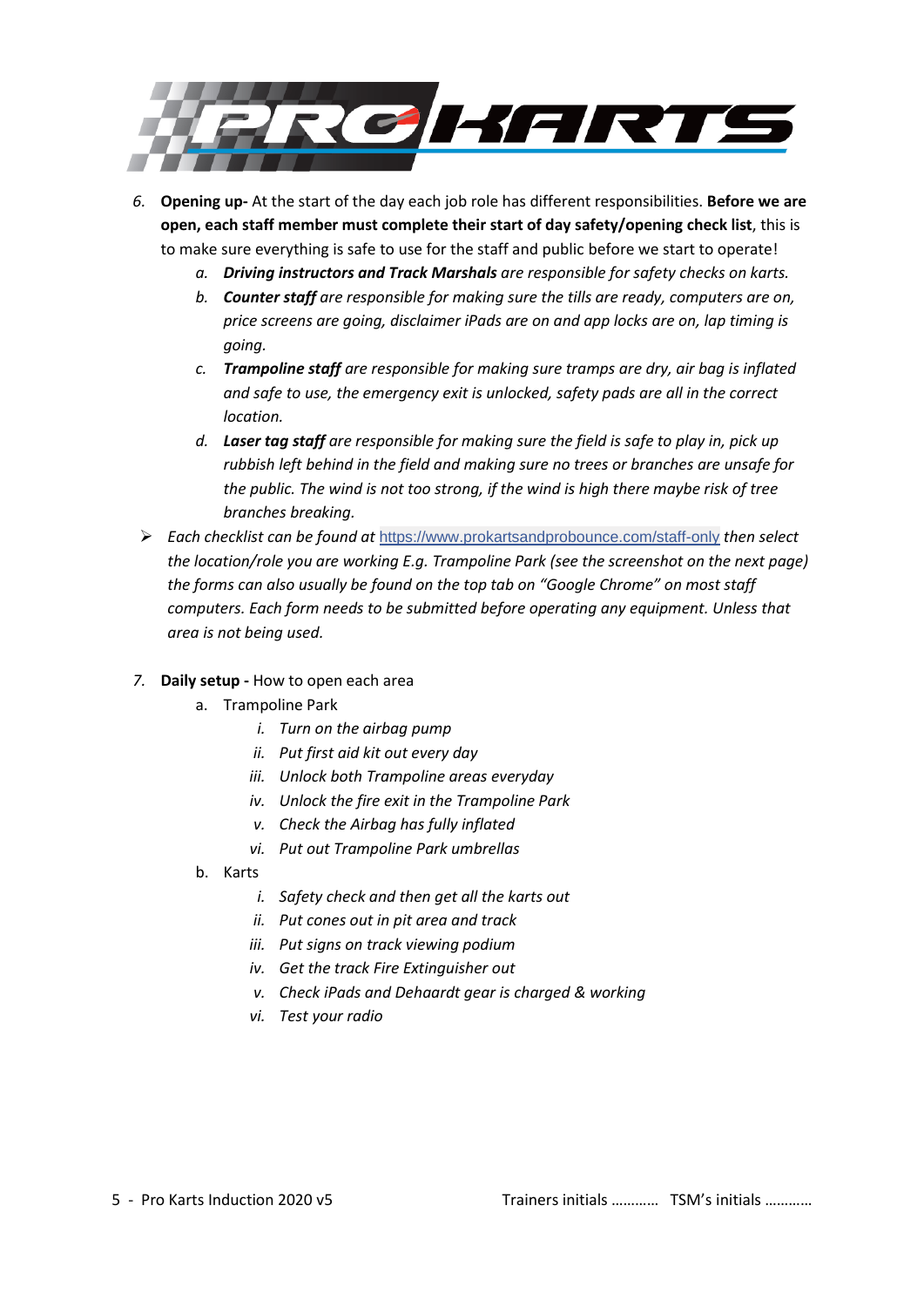

## c. Shop

- *i. Turn on all Customer display screens and price boards*
- *ii. Turn on all computers*
- *iii. Turn on apps and lock all the driver registration iPad*
- *iv. Put the signs out (Please show the correct locations for each sign)*
- *v. Put out and setup all umbrellas*
- *vi. Open all doors*

# d. Café

- *i. Turn on the Coffee machine*
- *ii. Turn on the Pie warmer*
- *iii. Turn on the Deep fryer*
- *iv. Put any Café flags or sign out once Café staff are here. (Please show the correct locations for each sign and flag)*

# *8.* **Please show the Trainee how to turn on all the computers**

- *a. Counter POS/Bookings (Google chrome and Customer Display Screen)*
- *b. Lap Timing Computer (ROC Timing (our backup timing) and the Customer Display Screens)*
- *c. Second Computer with Customer Display Screens*

### *9.* **Please show the Trainee how to turn on the music at both sites**

- *a. Trampoline Park*
- *b. Karts*
- *10.* **WorkPlace and group messages –** We have a Facebook type platform we use called **"WorkPlace"** and a heap of groups for different divisions here. *E.g. Go Karts, Laser Tag, Trampoline Park, Café, Pop-up Fun Park, Health and Safety etc.* As an employee of Pro Karts you must load WorkPlace and WorkChat and accept any requests from us and be active on the groups.
- ➢ Please setup the new staff member on the WorkPlace group that are appropriate to their position. (If you are not sure which chats to add them to please check with Nick) (Circle the related group chat to this Trainee)
	- *a. Health and Safety*
	- *b. Notice Board*
	- *c. Lost and found*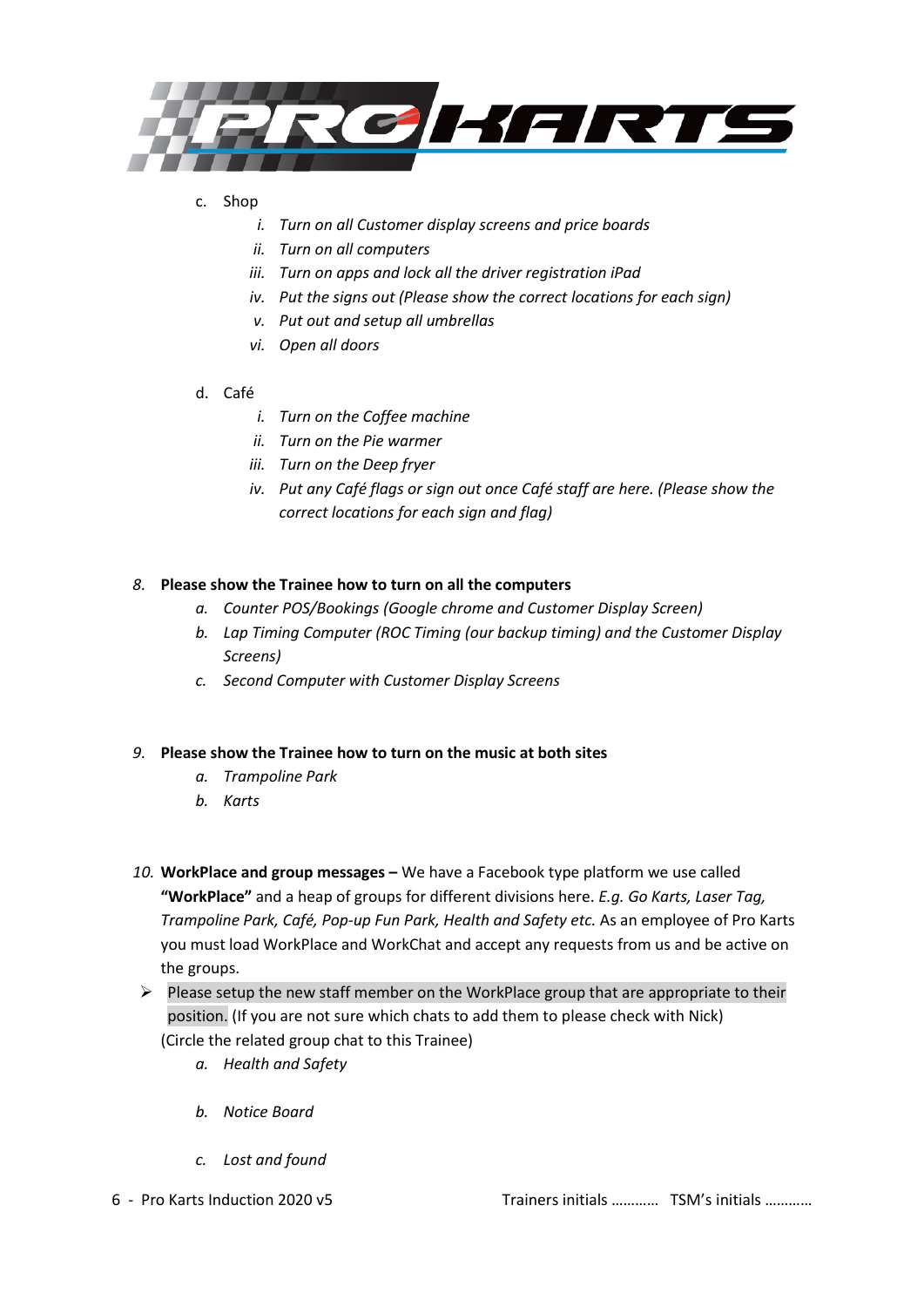

- *d. Laser Tag notice board*
- *e. Track Staff notice board*
- *f. Health and Safety meeting*
- *g. Café Chat Group*
- *h. Management Team and Point of Sale*
- *i. Reviews*
- *j. Pop-up Fun Park*
- *k. Point of Sale*
- *11.* **Monthly Health and Safety meetings –** *We have a Health and Safety meeting at the start of most months usually on the first Tuesday or Wednesday. All staff are rostered and paid to attend the meeting, you are expected to attend 2 out of every 3 meetings. If you cannot attend it is up to you to let management know within 48 hours of the meeting.*
	- *a.* **On the night pizzas are usually also provided by Pro Karts.** Then after most meetings we hold a staff team building session on either our Karts, playing Laser Tag or fun time on the Trampoline Park*. Please note: The fun part of the evening is unpaid and not compulsory.*
- *12.* **UHF Radios -** *All staff have their own allocated UHF radio and it is your responsibility to take care of this and to put it back on charge at the end of your shifts.*
- *13.* **Hi Vis Vest -** *All Track, Briefing and Laser Tag staff must wear a Hi-vis vest*
- *14.* **Staff Merchandise –** *All our merchandise is available for staff to purchase at a discounted rate*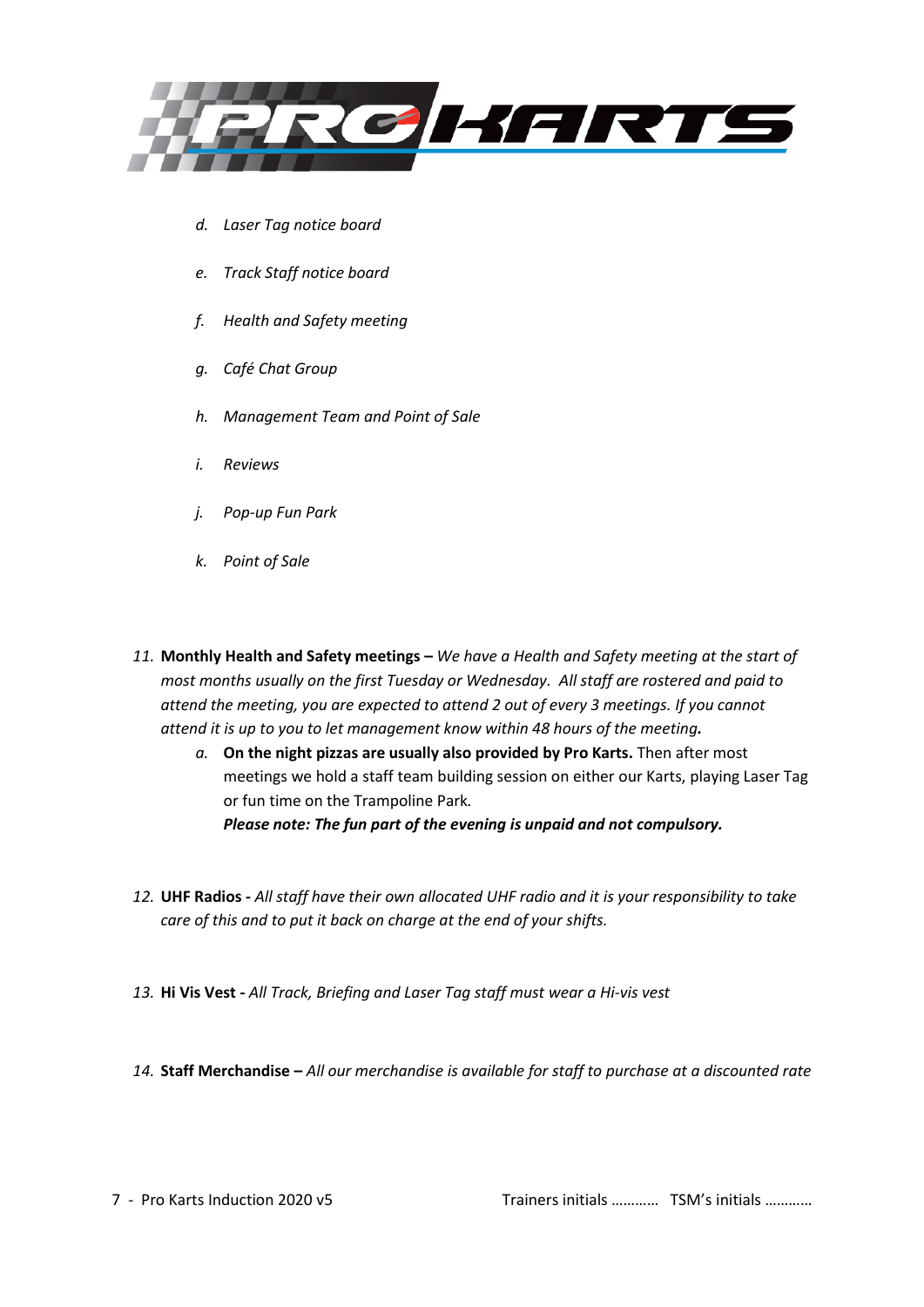

- *15.* **Basic Pit area and Track setup –** *Please take the Trainee through and show them how to do a Basic Pit area and Track setup, including the correct position of all tyre walls, traffic lights, cones, pit signs, fire extinguisher and even where the karts go in the pits.*
- *16.* **Driver Waivers -** *The Trainee must have a quick brief of how a waiver works and how to fill one out, then they must complete their own driver waiver.*
- *17.* **Start of day safety check lists –** *Please show the Trainee all the Start of Day checklists and explain the importance of completing them every day. (E.g. it is a Health and Safety requirement which is a part of our operating licence.)*
	- *a. Go Karts*
	- *b. Trampoline Park*
	- *c. Laser Tag*
	- *d. Bungy Trampoline*
- *18.* **Show the Trainee how to do the related End of Day checks lists** (Circle the related lists)
	- *a. Trampoline Park*
	- *b. Counter Staff*
	- *c. Briefing Staff*
	- *d. Track Staff*
	- *e. Laser Tag Staff*
	- *f. Weekday check list – Weekdays excluding school holidays.*

*19.* **Assembly point –** *Please show the Trainee where the emergency assembly point is.*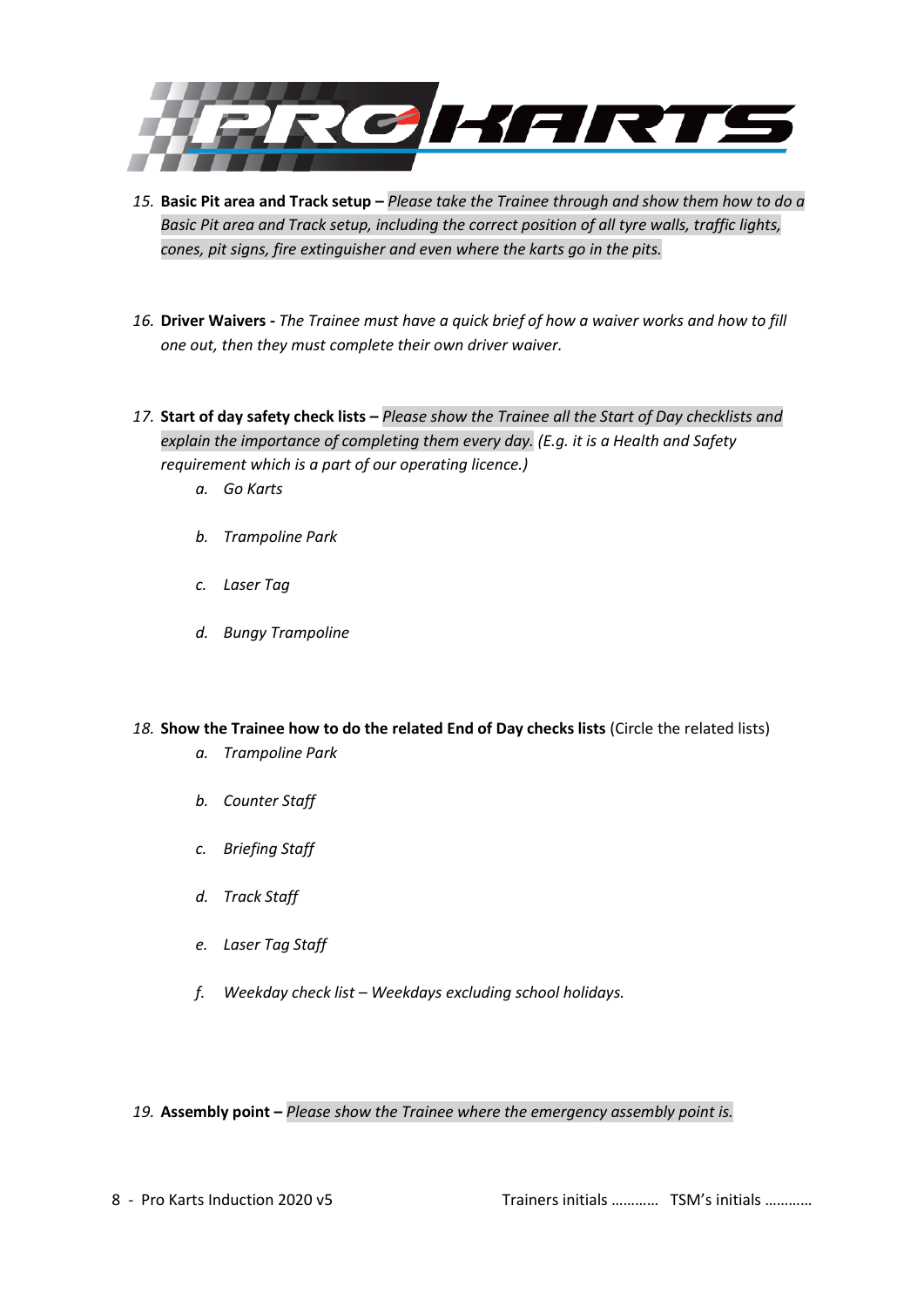

*20.* **Security Cameras –** *We have over 30 security cameras throughout our site and they are used for several reasons.*

- *a. For the protection of our property, building assets and equipment.*
- *b. For the security of our staff and customers property while at Pro Karts.*
- *c. For the health & safety of our customers, and to monitor all incidence.*
- *d. For the health & safety of our staff and monitoring of safe practices and good work behavior.*

#### *21.* **Areas staff are allowed in**

- *a. Laser Tag Field – All staff can enter any of our Laser Tag field as long as they are wearing a Hi-Vis vest*
- *b. The Pits –*
	- *i. Trained Briefing Staff and Track Staff - Can enter both ends of our pit area as long as they are wearing a Hi-Vis vest*
	- *ii. Non-Trained staff - Can enter the pits at the back gate by the Mini Maniacs Trampolines and transition to the workshop but must always stay behind the yellow line.*
- *c. Trampoline Park – All staff can enter the trampoline park but must be wearing Trampoline Grip socks*
- *d. The Workshop – Staff are allowed in the workshop, as long as they access it using conditions in 19 b.*
- *e. All Public areas – Staff can access all public areas of Pro Karts.*

#### *22.* **Areas staff are not allowed in unless being trained**

- *a. The Track – During operation of any race only staff with Track training and the correct safety equipment are permitted to be on the track. At no time can an untrained staff member or member of the public assist a track marshal during race operation. (Race Operation is anytime there are any karts running either in the pit area or on our kart track).*
- 1. *The Pits – During open hours, a trainee should always follow our pit safety rules* PIT SAFETY RULES
- o All track and briefing staff should always wear a Hi-Vis Vest and have a Radio for communication.
- o There are four lanes for karts in our pit area, the two nearest to the spectator area are for Fun Kart and Two Seaters and two far lanes are for the Pro Kart. (Please keep these lanes in neat working order).
- o All pit gates must always be kept shut.
- o When entering the pits and bringing new drivers to their karts, always use the "Gate 1".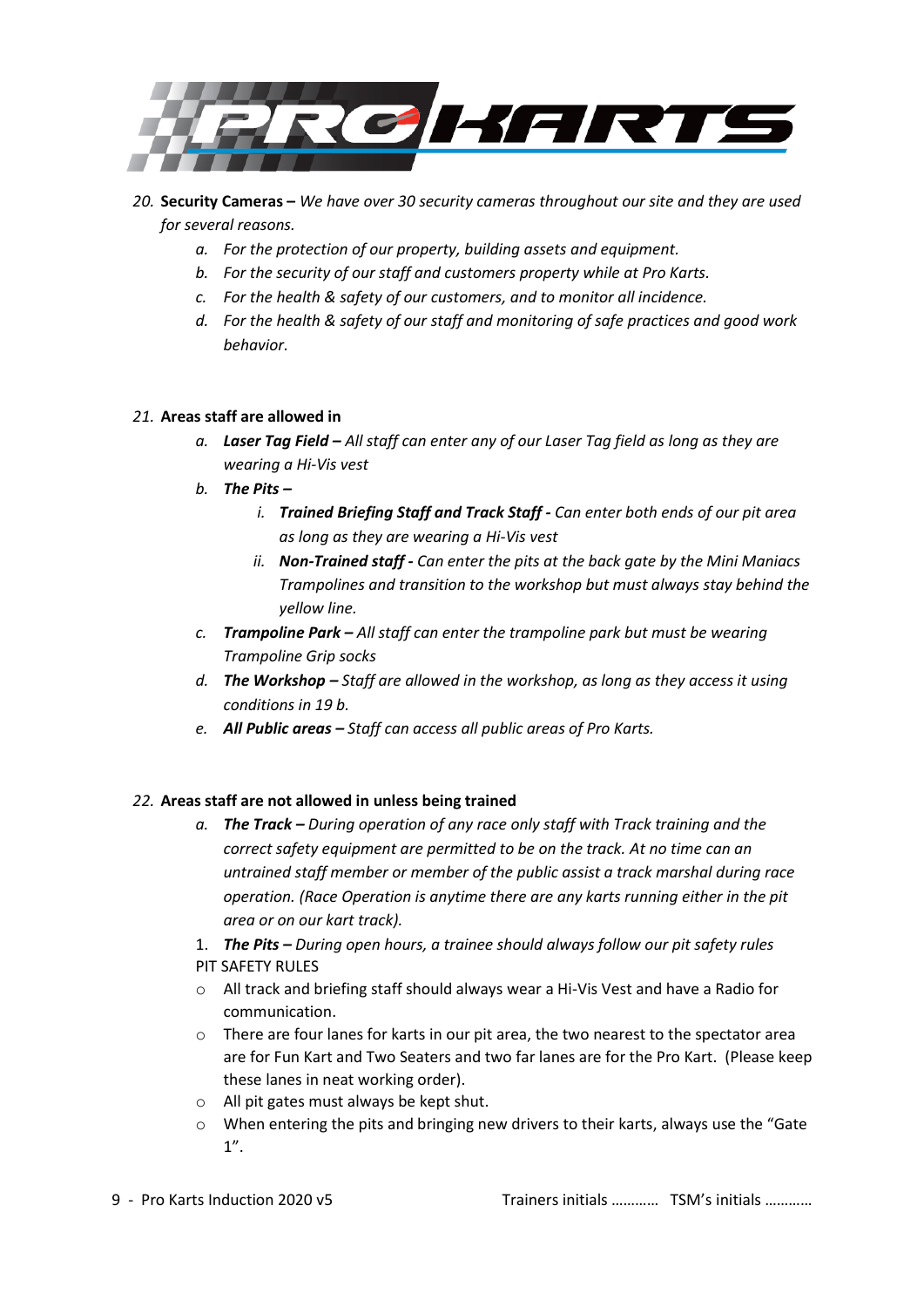

o **Gate 2 is for staff only!** *However, "Gate 2" can be used for exiting drivers from the pits when you are running back to back races of one fleet, E.g. Two Pro Kart races in a row.*



- o No unauthorised personnel are allowed in our pit area or anywhere inside our fence parameters. *(Meaning staff, current and next drivers only!!)*.
- o Before bringing drivers into the pits to be seated in their karts, you must check the track timer, if there is less than 60 seconds in the current race you must get clearance from your Head Track marshal or Track Manager to enter bring drivers into the pits. *Never bring new drivers into the pits inside 60 seconds unless you have clearance from the Track marshal that the pit area is safe to enter.*



o The pit area is a safe area for drivers to get in and out of their karts. It is not part of the racetrack.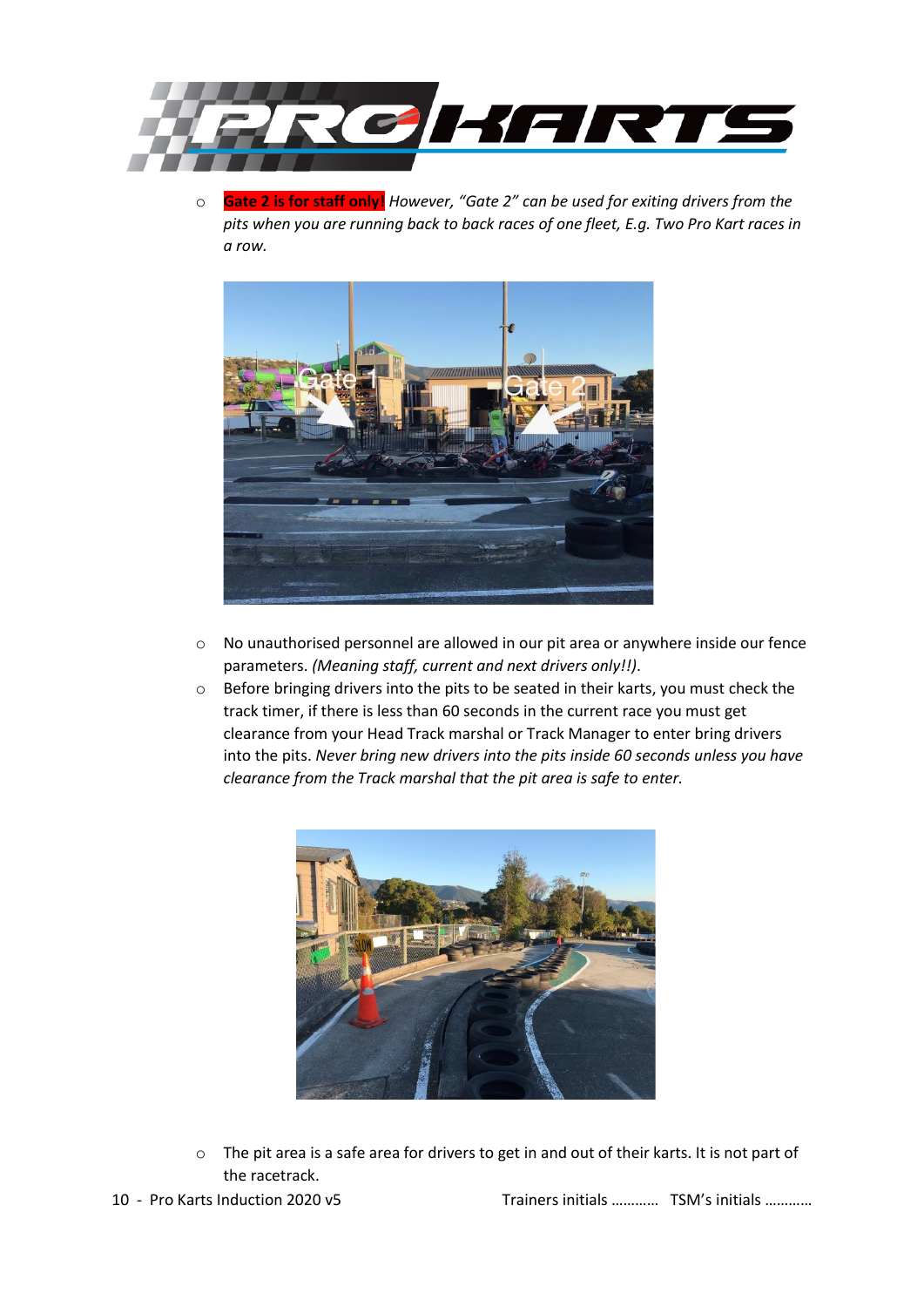

- o All hazards in the pit area must always be coned off.
- o All briefing staff must stay out of the danger zone unless seating or unseating drivers.
- o Briefing staff are not allowed on or near the track viewing podium which is located in the "Danger Zone" unless they are, issuing a driver a warning, assist with the start of a race or starting a timer for a new session.

#### **Pit Area Danger Zone**



- *b. Behind the counter – Only Point of Sale (POS) or Café staff rostered on the day are permitted to be behind the counter, other staff can only be behind the counter if assisting either POS or Café or if getting information for a race, group or booking.*
- *c. The Café – The café is completely out of bounds to all unauthorised staff, if you are not rostered to work in the café or as counter staff and have not been assigned to be in the café, then you have no reason to be in there. To keep the café clean and germ free it is important that we always follow this*

*strict safe practice.* **IMPORTANT: When assigned to the café, you must clean your hands at the handwash station before you enter it.** 

- *23.* **Rules for Cell phone use -** *The following positions rules for cell use.*
	- *a. Track Staff – At no time should a track staff member be using their cell phone on the track or in the pit area. (unless it is someone with a Management title, then they can use the phone in the pit area and only on the track if no races are running).*
	- *b. Laser Tag Staff – Can use their cell phone at the laser tag field, however this is "only for work purposes". (E.g. Communicating with Counter staff or reporting faulty equipment).*
-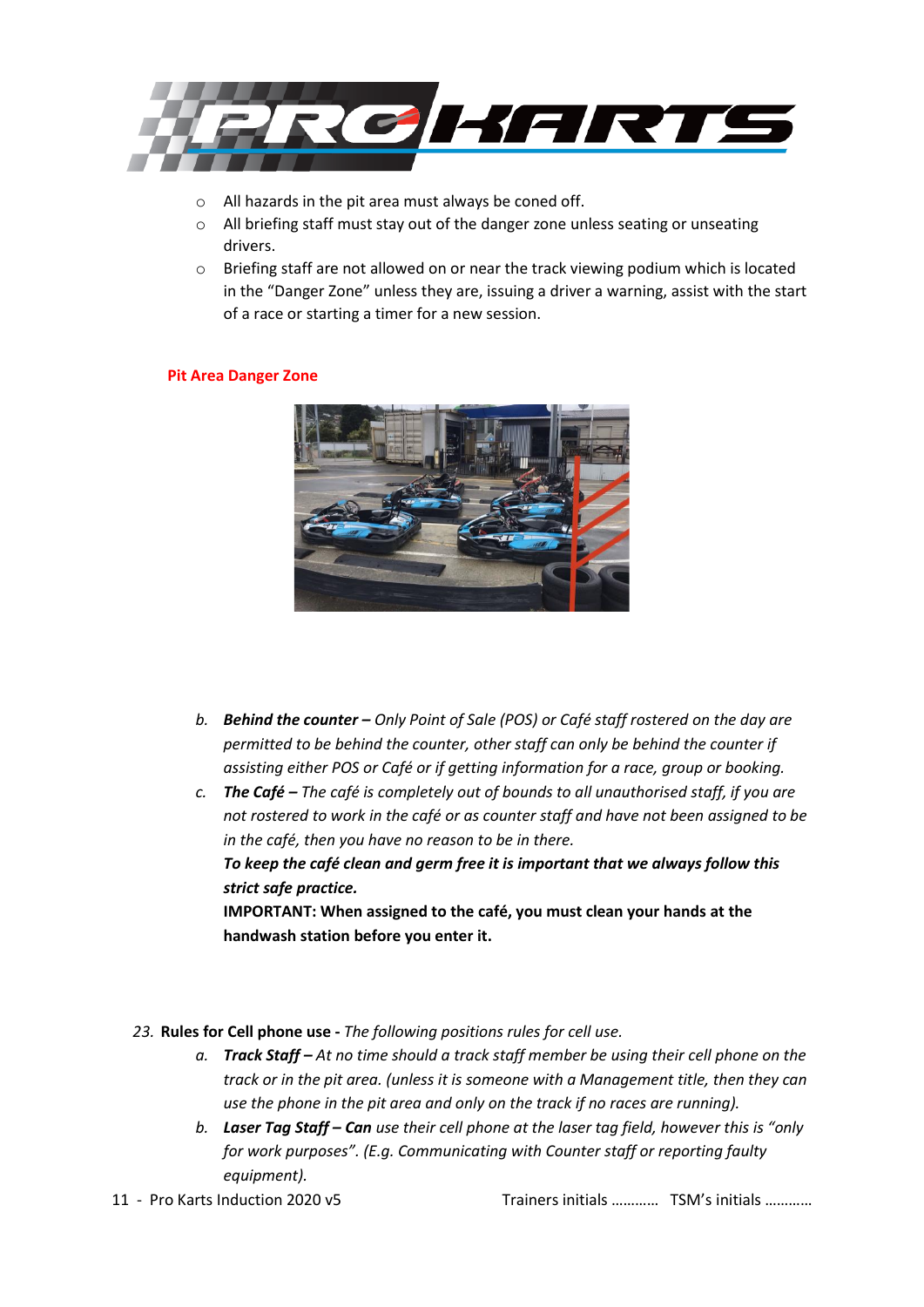

- *c. Trampoline Park Staff – Cannot use their phone during your shift unless you are reporting an issue, fault, lost property, or answering a work-related group message.*
- *d. Café Staff - Cannot use their cell phone in the Cafe, unless you are reporting an issue, fault, lost property, or answering a work-related group message.*
- *e. Point of Sale Staff - Can use their cell phone in the Counter, however this is "only for work purposes".*
- *f. Management Staff - Can use their cell phone for work purposes however they must still apply to all the above rules.*
- *g. Marketing and Promotions Staff – Our marketing person can use their phone for marketing reasons only in all places, however they must follow all safety practice and never put themselves in an unsafe place or position.*
- *h. If you switch roles during the day you must apply to the rules that apply to your new position*
- *24.* **Accident Causing Injury** *– If we have an accident on site causing injury to a customer or staff member it must be dealt with immediately by one of our trained first aiders onsite.*
- ➢ *It is important that all staff also know how to complete an accident report form, please get the Trainee to fill one out staple it to this induction form. (information for form. Company Name: John Doe, customer number: 02188844466 Injury Time: 1:15pm, sprained ankle doing a flip on the trampolines.)*

*All injuries must be reported to Nick before the End of the Day of the incident.*

- *25.* **First Aid kits -** *It is important that all staff know the location of all the First Aid kits on our site. Please show the location of all First Aid kits*
	- *a. Show room*
	- *b. Trampoline Park*
	- *c. Workshop*
	- *d. Laser Tag trailer (New)*
	- *e. Ute*
	- *f. Hyundai*

➢ *Please also show the Trainee where the ice packs are located. (Ice cream freezer)*

# *26.* **Fire Extinguishers -** *It is important that all staff know the location of all the Fire Extinguishers on our site.*

- *a. Track/Podium Fire Extinguisher*
- *b. Café/Shop Fire Extinguisher*
- *c. Workshop*
- *d. Laser Tag trailer (new)*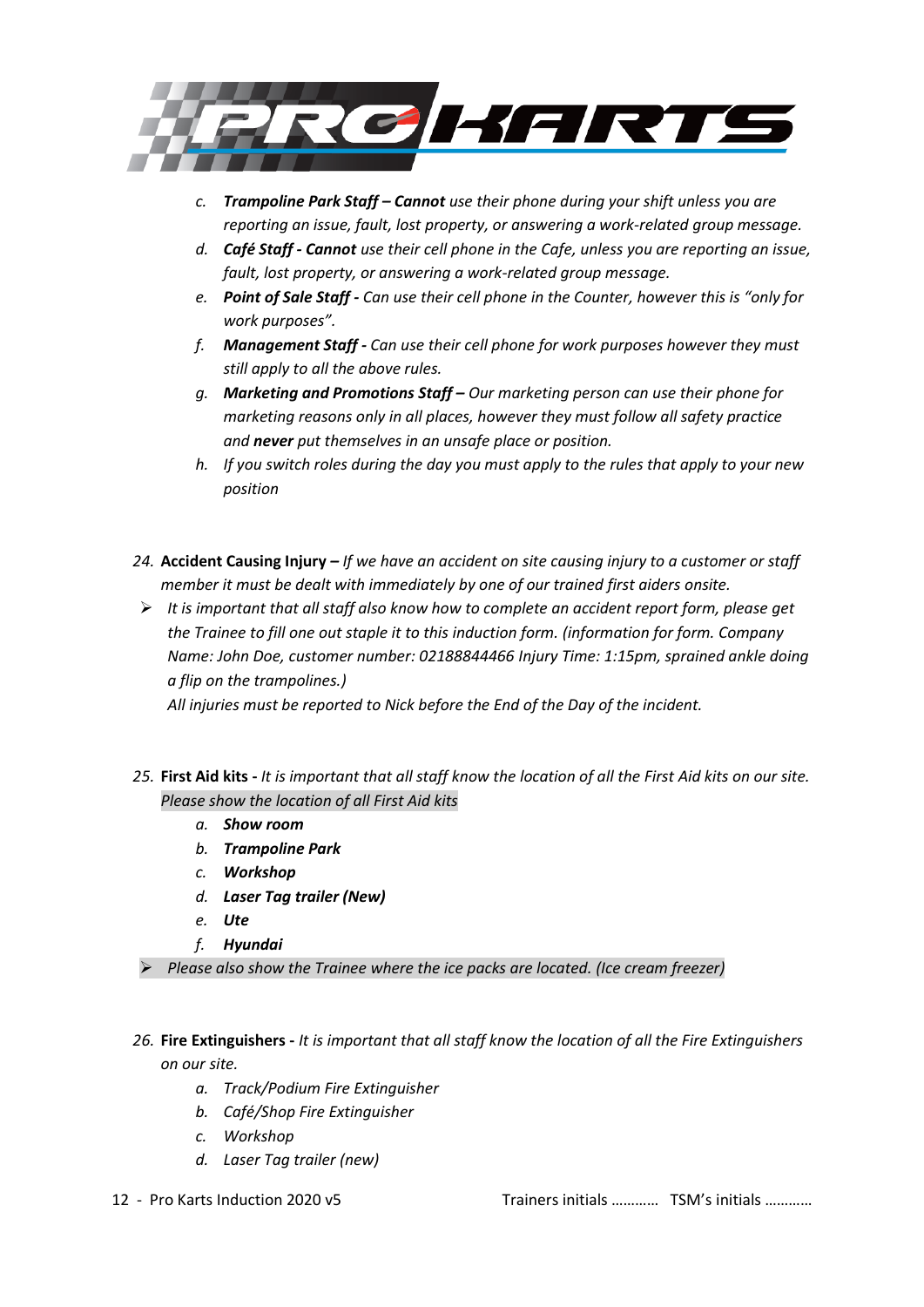

- *27.* **Sunscreen –** *We have several free sunscreen dispensers for customer and staff use in the Showroom, Workshop and at the Trampoline Park. Please show the location of these.* 
	- *a. Two in the Showroom*
	- *b. One in the workshop by the fire exit*
	- *c. One at the Trampoline park by the entrance*
	- *d. Laser Tag trailer (new)*

### *28.* **Complete all 3 of our main briefings**

- *a. Fun Karts*
- *b. Pro Karts*
- *c. Trampoline Park*
- *29.* **The TSM can now Drive some Karts –** *If the trainee has not raced our karts in the past 12 months, they can Take a 10-minute drive in the following karts, It is important our staff know our product and what better way to find out about correct seat positions, helmet sizes, the speed of the karts, our track and much more by taking a drive of both the Fun Karts and Pro karts themselves.*
- ➢ *Please make sure the position seating is not perfect to start with and if it is a smaller staff member they do not have a seat insert for the first 5 laps, then bring them off and give them a seat insert and adjust the seating properly, so they see the difference in comfort levels.*
	- *a. Fun Karts*
	- *b. Pro Karts*
- *30.* **Staff Car Parking** *– Please explain where all staff must park their car during weekends, public holidays, and school holidays.*
- *31.* **Pro Karts Website navigation –** We would like all our staff to have some product knowledge and we also think it is important that they know a bit about our business and its history. As a test the staff member should have done approximately 30 minutes of price and product checking plus a google search to see what they find.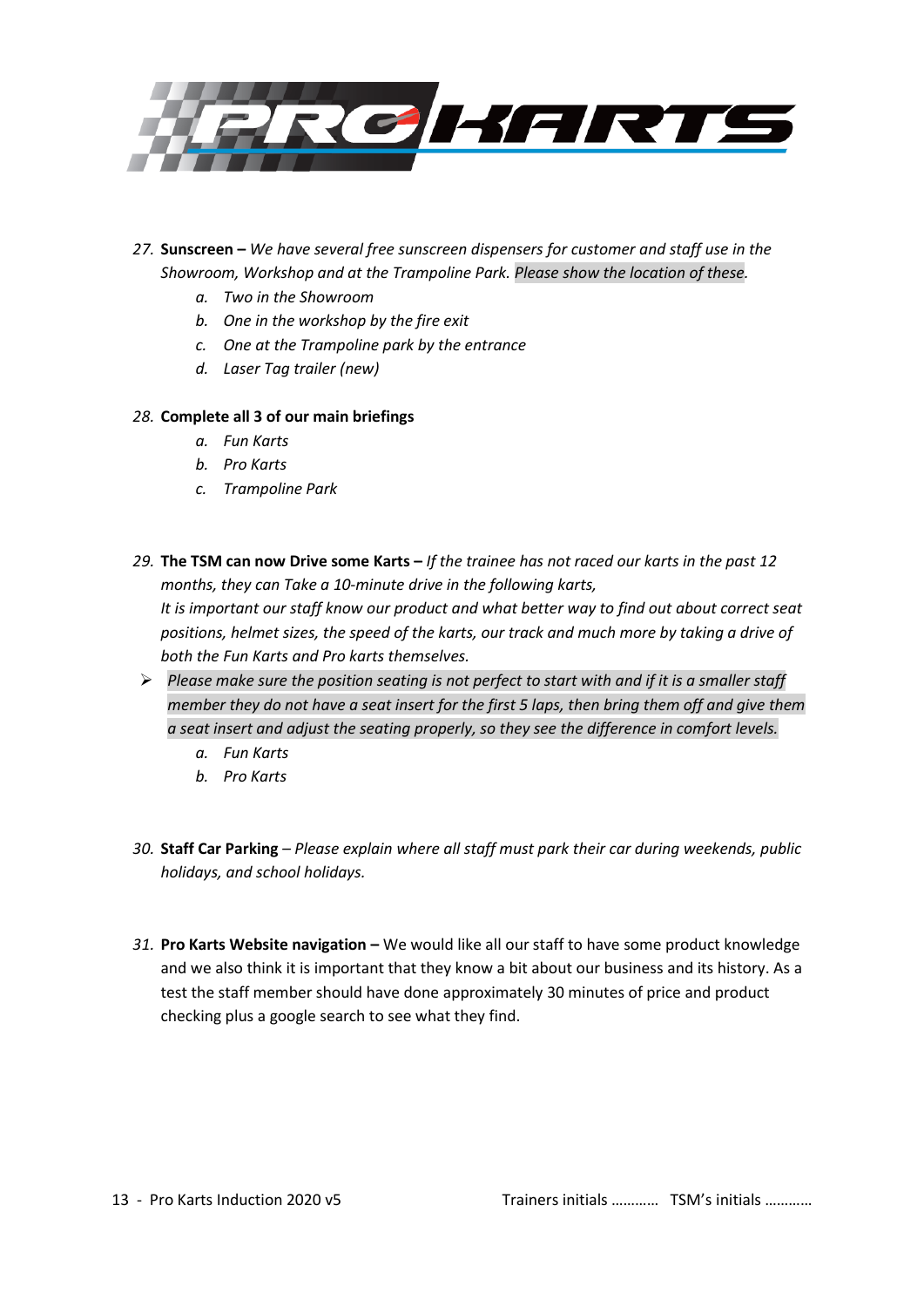

**Important: Please go to<https://www.prokartsandprobounce.com/extreme-risk> before going any further.** 

#### *32.* **Top 12 most dangerous things you need to know from your first day at Pro Karts**

- *1. No should race if they are wearing a scarf or head scarf – This could result in death if this is not followed!!!*
- *2. Long hair – All long hair must be tied up or put down the back of their shirt.*
- *3. You wear a helmet that fit your head correct when on our karts.*
- *4. You must wear the correct safety equipment (E.g. Eye, ear and hand protection) when using any power tools.*
- *5. You must wear a Hi Vest in the required areas, listed in section 20*
- *6. You must wear covered toed shoes when you on our karts.*
- *7. No one unauthorised are allowed in the café – And if you are authorised clean your hands before every entry or re-entry.*
- *8. Loose clothing – All loose clothing on the karts MUST BE Zipped up, tied up or removed.*
- *9. Not wearing a seatbelt – All drivers and passengers must always wear a seatbelt.*
- *10. Closed all gates – All pit gates must be closed immediately after passing through them.*
- *11. Everyone on the Trampolines must wear grip socks!*
- *12. No double bouncing anyone on the Trampolines!*

# ALL LONG HAIR MUST BE TIED BACK

**NO SCARVES Regulation footwear** must be worn at all times - some on loan **FULLY COVERED SHOES** 

If you don't have any cover shoes Pro Karts will some on loan FREE of charge.